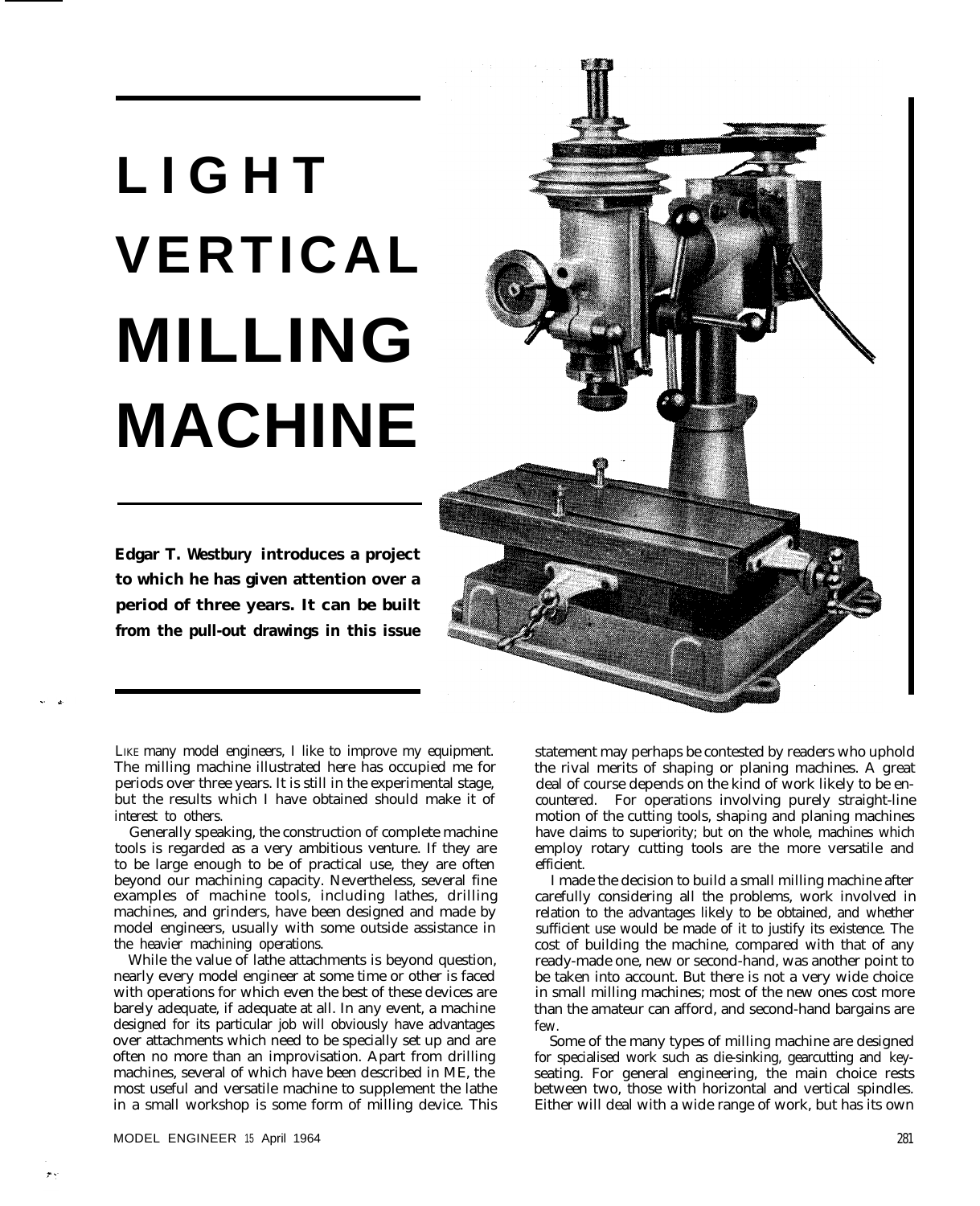limitations. For many years the horizontal was the more popular, but in modern practice, machines with vertical or angular spindles are increasingly employed. Some designs in which the angle of the spindle can be varied in one or more planes have been loosely described as "universal" milling machines; according to the standard text-books, this vastly overworked adjective is properly applicable only to horizontal millers equipped with a swivelling table geared for cutting spirals of various pitch or lead angles. But there is no doubt that a facility for varying the spindle angle increases the versatility of the machine.

There have been no new basic principles in the design of machine tools since the days of Holtzapffel, who defined almost every possible method of shaping material, or " mechanical manipulation " as he called it, well over a hundred years ago. Modern tools follow the same principles as their predecessors, but are vastly improved in detail and more robust in structure, with provision for greater power, speed and range of speed and feed control. A claim that any design is original, can be true only to a very limited extent, and is open to challenge on the grounds that " there is nothing new under the sun." In adopting the particular features of this machine, my major aim was to obtain the utmost utility with parts which-mainly at least-could be machined by our limited equipment.

## **Ideal size**

**An** eminent biologist once wrote a monograph on " The importance of being the right size," in which he pointed out that a flea enlarged to the size of an elephant, or an eagle reduced to the size of a gnat, would be quite impracticable. Similarly, there is a definite relation between design and magnitude in machines, and I gave a good deal of thought to all its aspects. The preliminary sketches of the design showed that the problems of construction increased greatly as sixes were enlarged, and I was strongly tempted to keep the main parts as small as possible. All the parts of a small machine of this type, taking up to No  $<sub>I</sub>$  Morse shank cutters, could</sub> be machined on my ML7 3/2in. lathe, except for the base and compound slide. It would be quite a useful machine too, within its dimensional capacity; but this would not be much greater than that of some of the attachments which I already had and intended to supersede.

The use of steel tubes for vertical and horizontal adjustable members to support the milling head provides for radial swing and extension, and for swivelling movement of the spindle. Machines with circular slides have often been criticised, mainly on the grounds of poor torque resistance and difilculty in maintaining alignments. These tubes, however, are not sliding members in the accepted sense; they are not used for feed or traversing movements, but are firmly clamped while the machine is in operation. The only circular sliding member is the spindle bearing housing, or quill, and this is not subjected to any appreciable torque load or tendency to misalignment. On the other hand, it provides the simplest and most sensitive vertical feed, and does away with the need for a relatively heavy slide to carry the entire spindle head.

In any kind of milling machine, the work table needs to be rigidly supported, and to be adequate in length and breadth for the largest work. Longitudinal and cross traversing movements also need to be ample, with a good bearing area. All this adds up to a pretty large and heavy compound slide. When the slide is supported by a vertical sliding knee as in orthodox milling machines, this in turn must be proportionate in sire, and well braced to prevent possible sag of the

table. But by eliminating the need for vertical adjustment of the table, the slide can be laid directly on a plain base, to provide rigid support with no further complication. This is not an argument against the sliding-knee machine, which is well suited to general purposes; but the form of table support, and other features of this machine, have advantages from the aspect of simple construction.

The vertical movement of the quill, by a rack and pinion, is similar to that of a sensitive drilling machine; in fact, the



machine can be used efficiently in this capacity, with feed applied by a lever or windlass to the pinion shaft. For milling, which requires a more precise graded vertical feed movement, a worm wheel is fitted to the pinion shaft; a worm giving a high ratio of reduction can be engaged with it. Spring return is provided for the quill; at first I used a torsion spring on the pinion shaft, similar to that of the orthodox drilling machine, but I have changed it to a tension spring acting on the quill directly. The advantage of this arrangement is that it acts as an anti-backlash device, being always loaded in the upward direction against the weight of the quill and spindle assembly. The cutter or drill is thus prevented from snatching when brought into engagement or breaking through a hole, as often happens through lost motion in the feed gear.

*To be continued*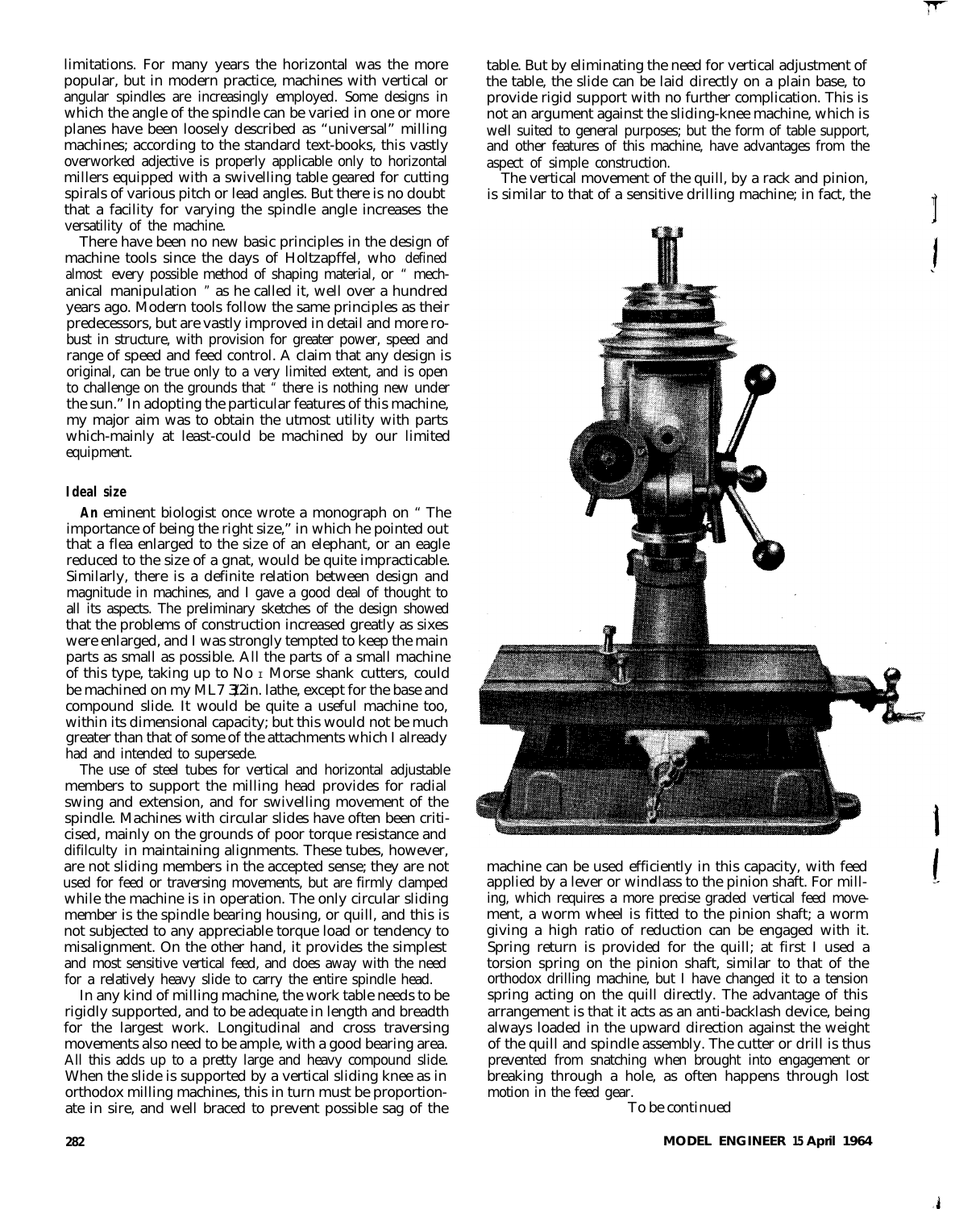

LIGHT MILLING 8 DRILLING MACHINE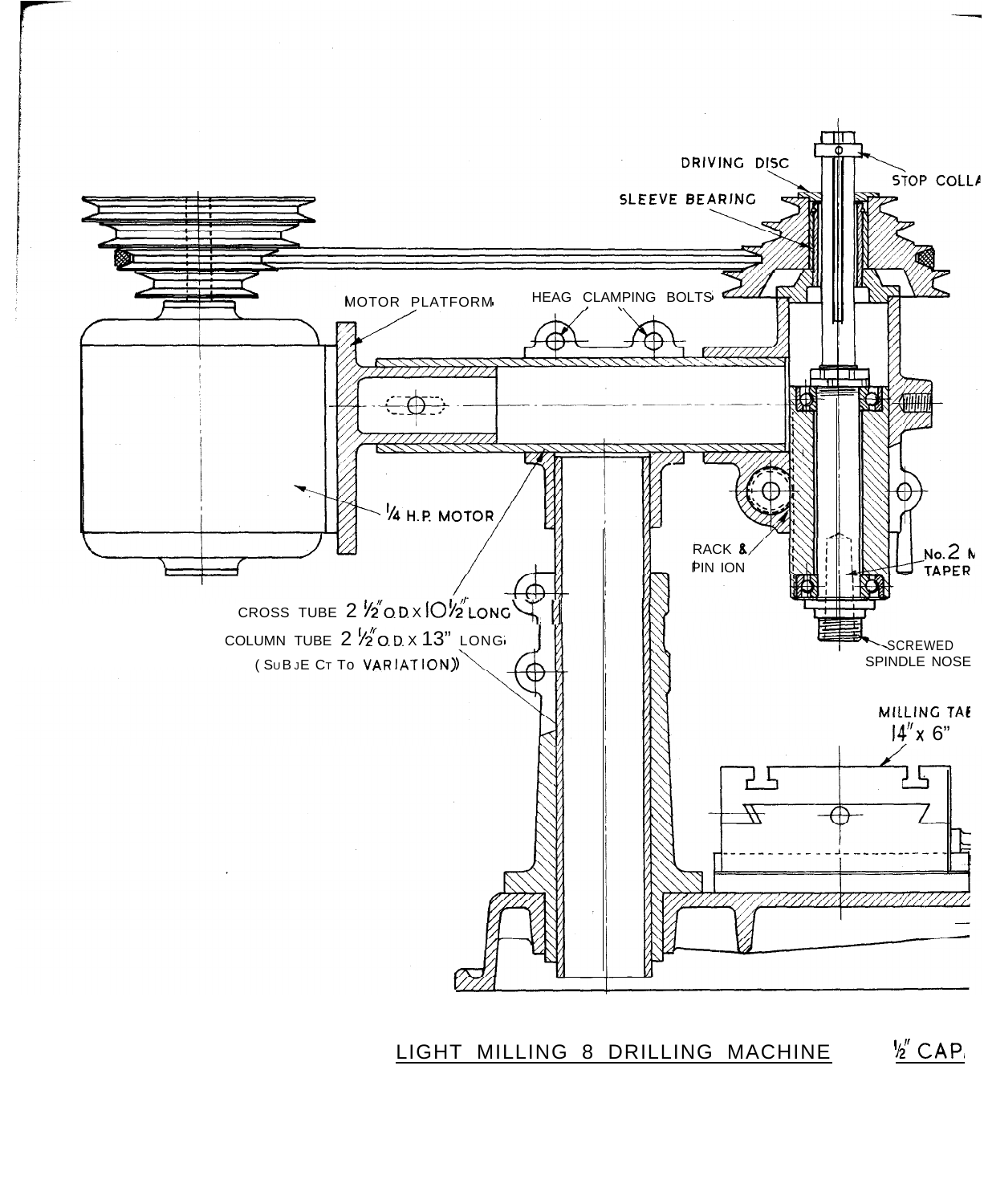

**besigned by EDGAR T. WESTBU RY** DESIGNED BY EDGAR T. WESTBU RY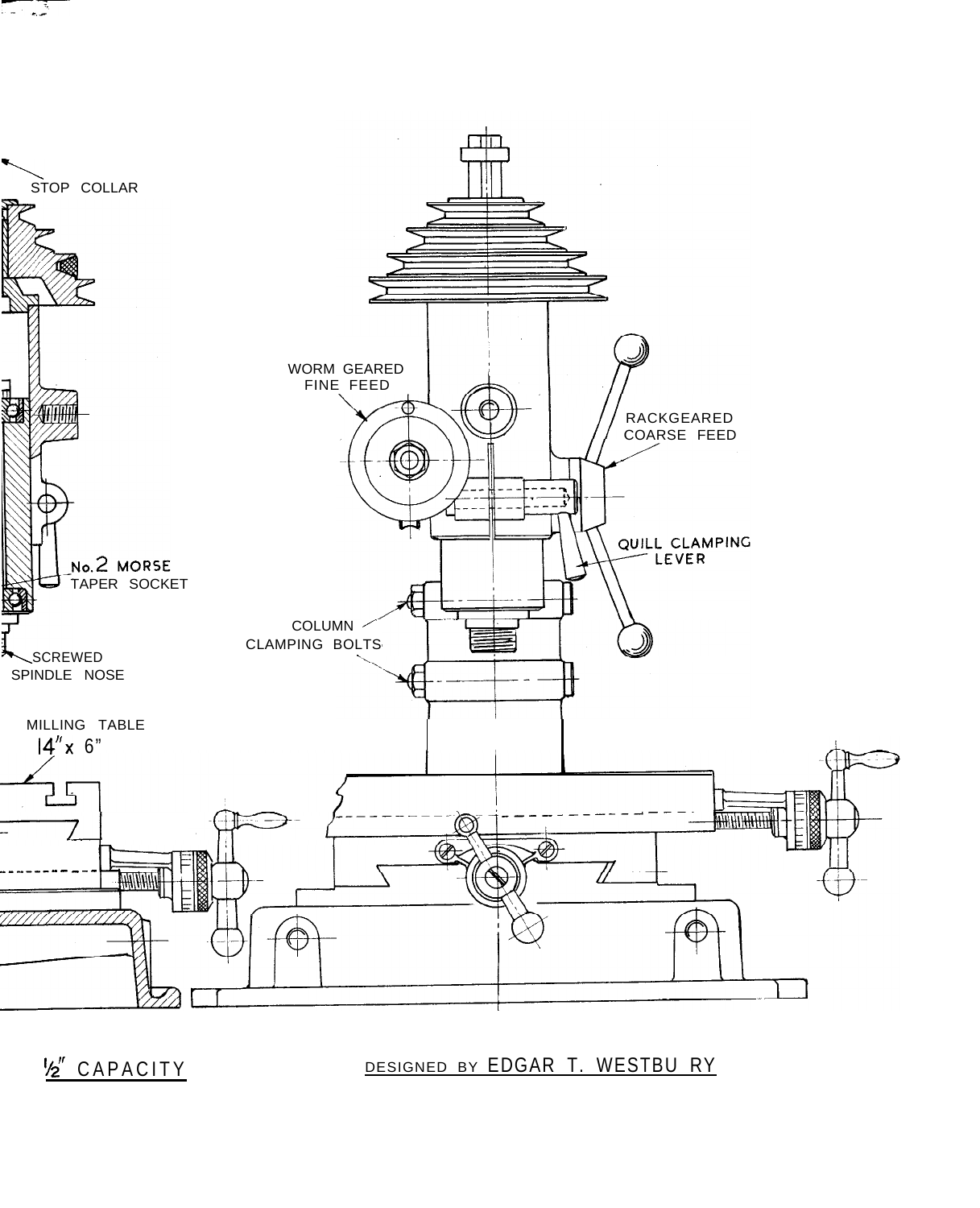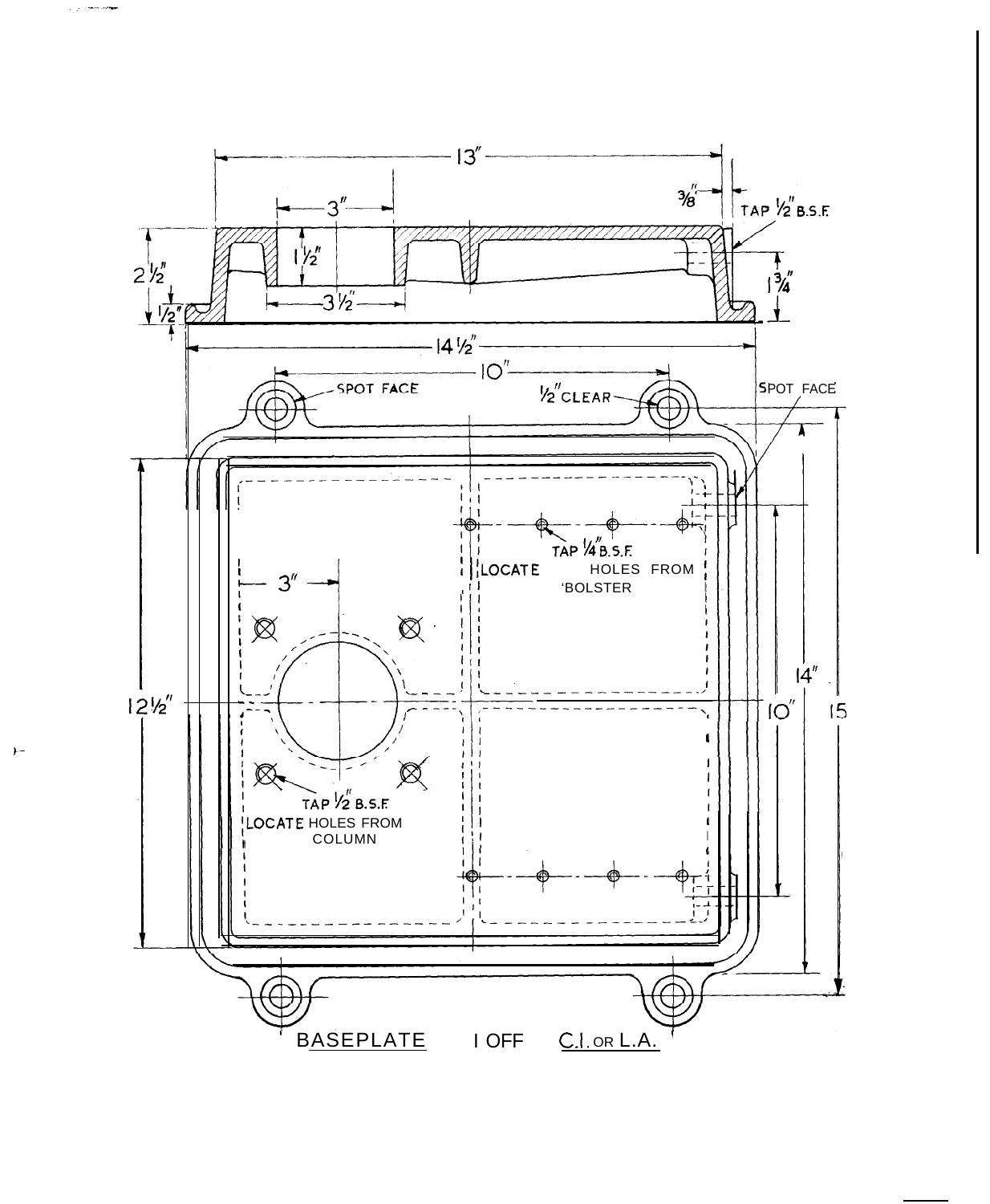